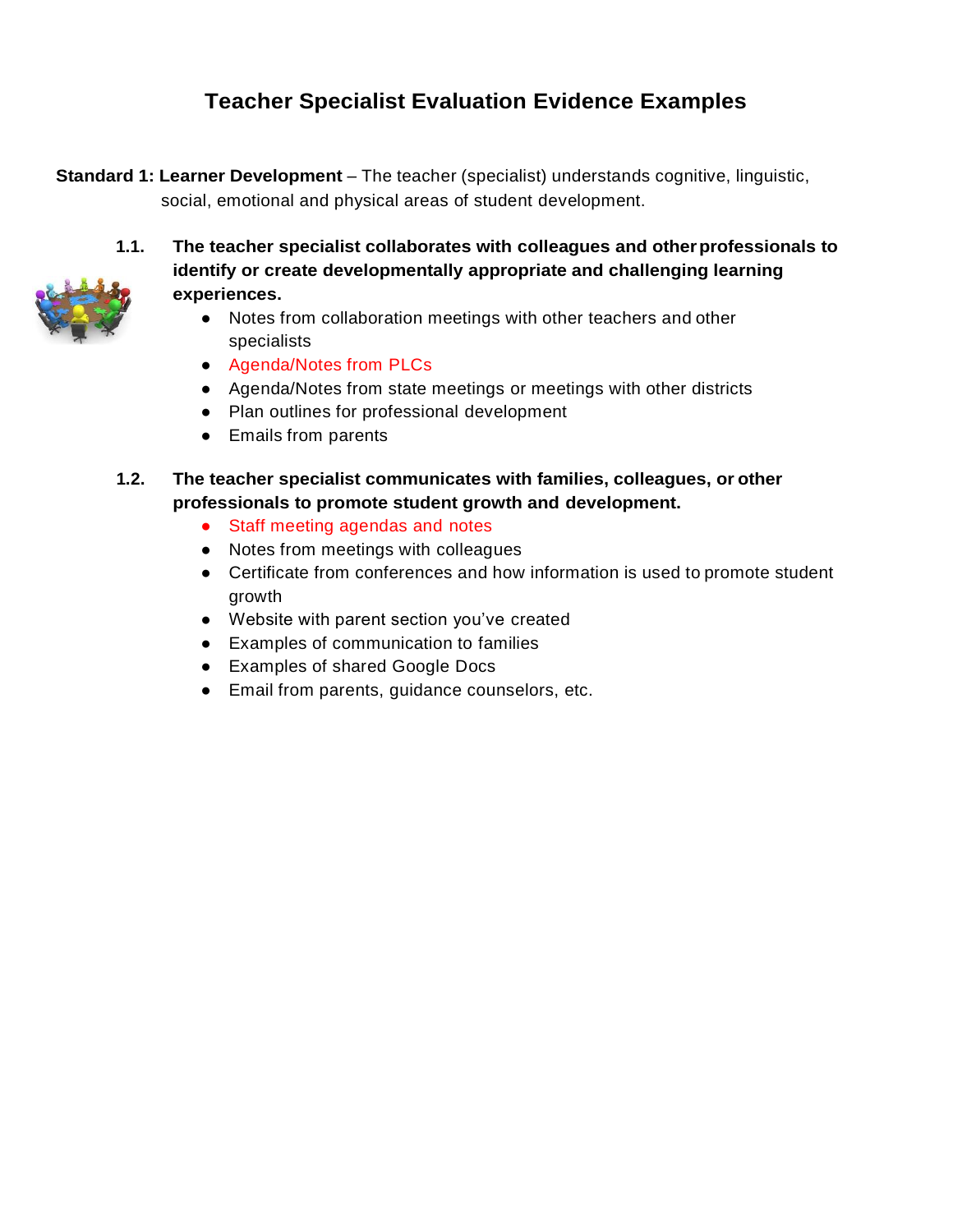**Standard 2: Learning Differences** – The teacher (specialist) understands individual learner differences and cultural and linguistic diversity.

**2.1 The teacher specialist encourages the use of and/or provides instruction in the use of multiple effective strategies to address diverse learning strengths and needs.**



- Certificate of attendance at SIOP or WIDA trainings (Or other similar trainings)
- Agenda from professional development where you've presented various strategies
- Notes from consultations with teachers
- Lesson plan showing strategies
- Data used to analyze different learner needs
- Materials shared with others regarding differentiations

## **2.2 The teacher specialist incorporates tools of language developmentfor English Language Learners into professional practices.**

- Certificate from ALS trainings such as SIOP/WIDA/REACH
- Logs/notes from consultation with ALS
- Agenda or presentation regarding diversity and language training
- Logs/notes regarding use of ALS materials in coaching
- Data showing growth of EL students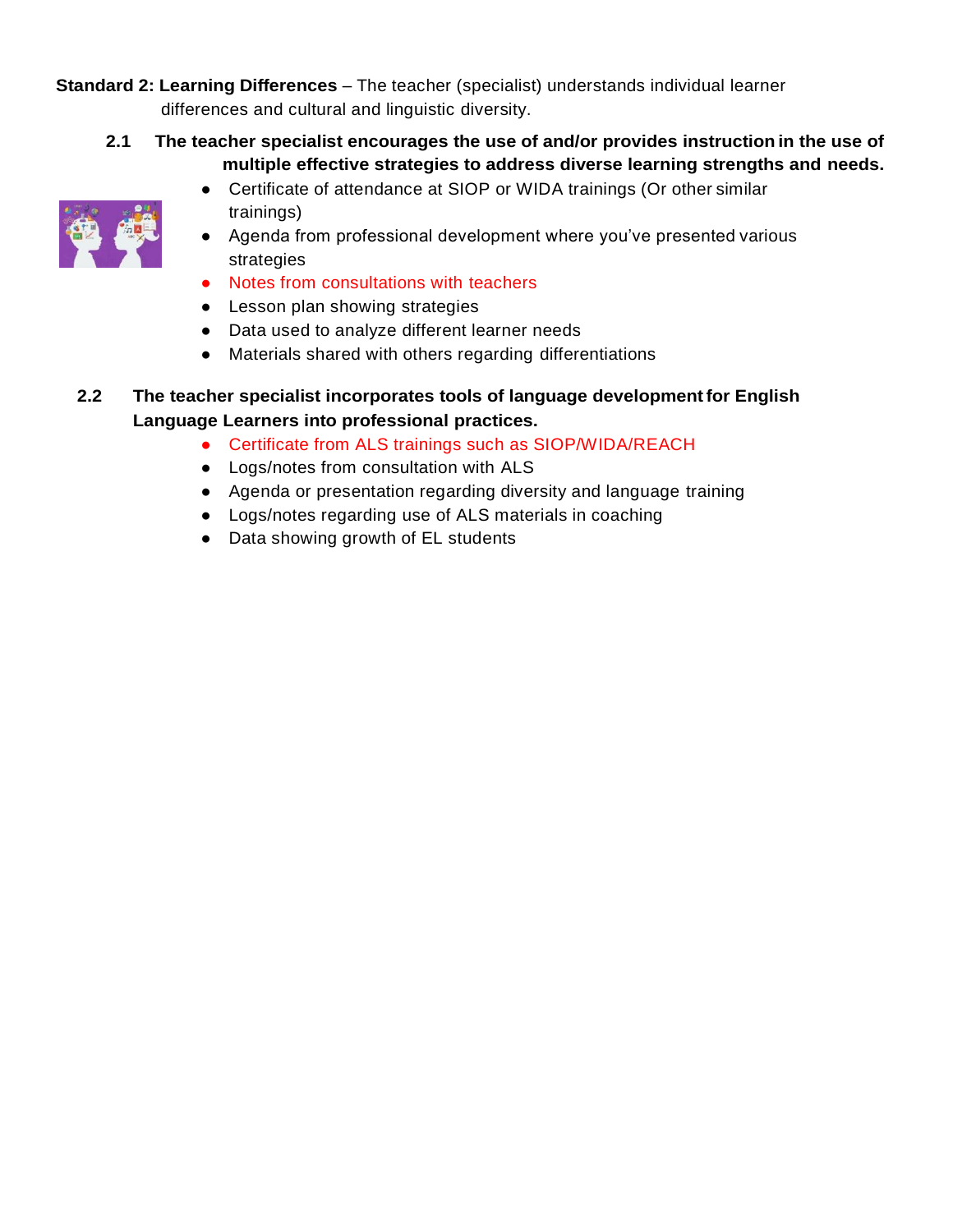**Standard 3: Learning Environments** – The teacher (specialist) works with learners to create environments that support individual and collaborative learning, positive social interactions, active engagement in learning, and self-motivation.

**3.1 The teacher specialist understands and models a variety of strategies to effectively maintain a positive learning environment.**



- Observation data to support student engagement
- Agenda from professional development on classroom management
- Notes from collaborating regarding classroom management
- Logs/notes from coaching
- Agenda from professional development on culturally responsive teaching
- Activities used with others to help build positive environment
- **3.2 The teacher specialist collaborates to establish a positive learning environment of openness, respectful interactions, support, andinquiry.**
	- Log of PLC and other school meeting attendance
	- Schedule of coaching or modeling in classroom
	- Email from teachers or principals
	- Feedback from professional development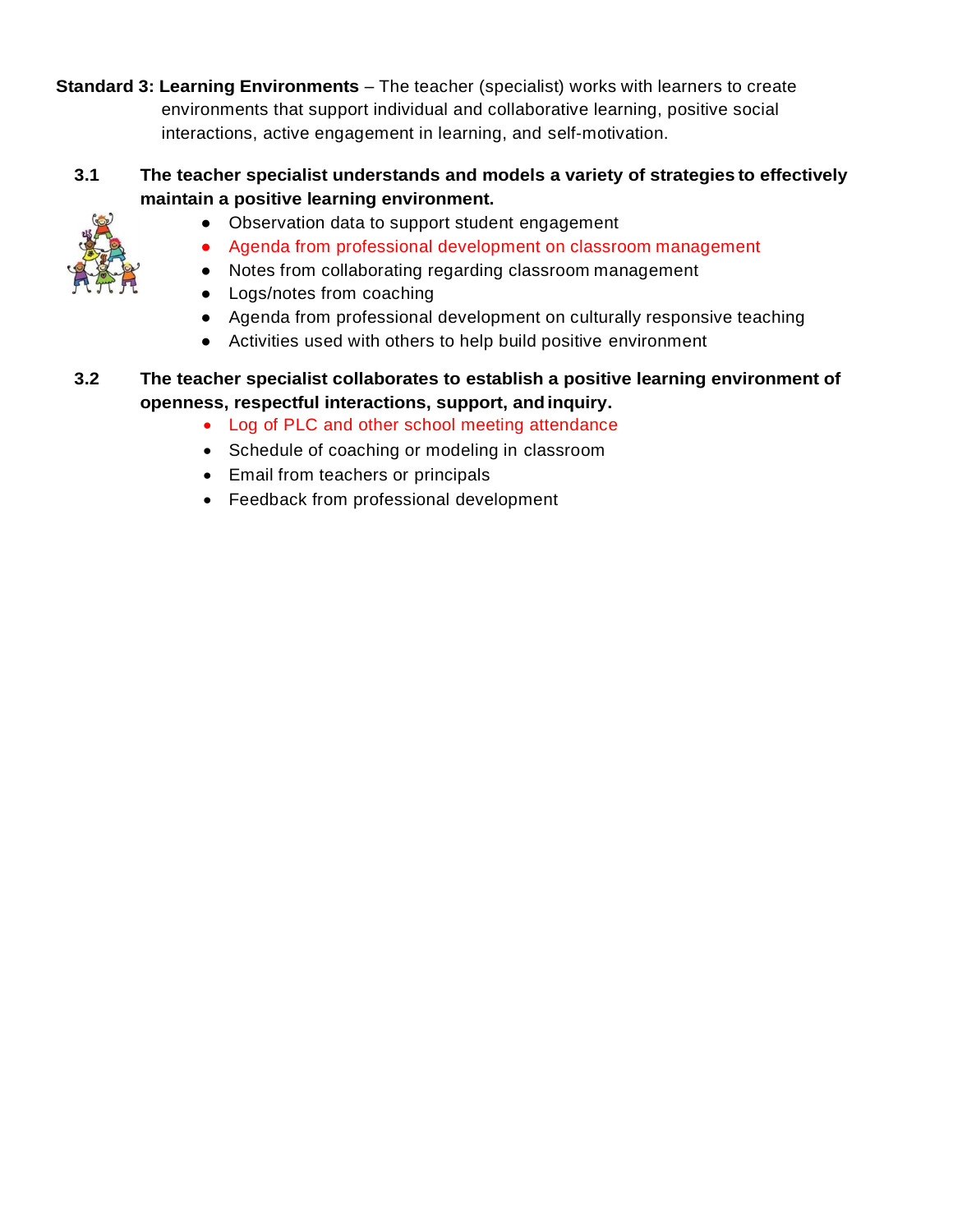**Standard 4: Content Knowledge** – The teacher (specialist) understands the central concepts, tools of inquiry, and structures of the discipline.

## **4.1 The teacher specialist knows the content of the discipline and conveys accurate information and concepts.**



- A presentation where you've covered specific accurate content
- Curriculum resources created based on content
- An agenda of professional development you've offered that covers your content
- Handouts provided to teachers covering content
- Certificates of attendance at conferences that deepen your content knowledge

#### **4.2 The teacher specialist demonstrates an awareness of the Utah Core Standards.**

- Notes from working with others on Utah Core Standards
- Agenda from professional development you've created and/or taught regarding Utah Core Standards
- Lesson plans you've created connected to Utah Core Standards
- Assessments you've created connected to Utah Core Standards
- Websites connecting teachers with Utah Core Standards
- SLOs you've created connected to Utah Core Standards

# **4.3 The teacher specialist applies methods of inquiry and multiple representations of concepts that capture key ideas.**

- Examples of professional development plans and/or activities
- Examples of professional development handouts
- Lesson plans with questions using higher level thinking
- Schedule of when you model in classrooms
- Agenda from classes taught or created
- **4.4 The teacher specialist supports the accurate and meaningful use of academic language.**
	- Agenda or presentation showing the use of academic language in professional development
	- Lesson plan or activity demonstrating use of academic vocabulary
	- Materials that show appropriate use of academic language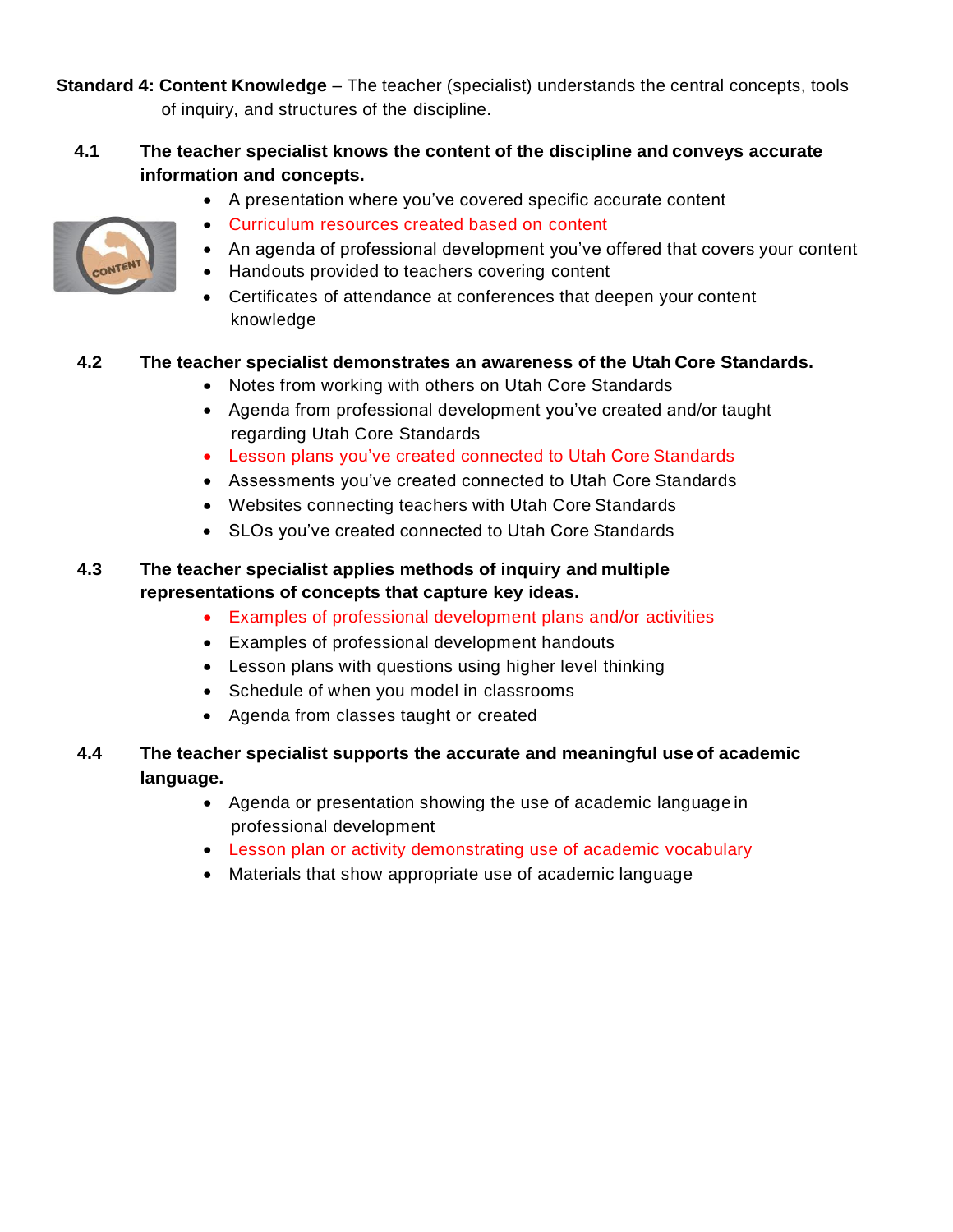- **Standard 5: Assessment**  The teacher (specialist) uses multiple methods of assessment to engage learners in their own growth, monitor learner progress, guide planning and instruction, and determine whether the outcomes described in content standards have been met.
	- **5.1 The teacher specialist designs or selects pre-assessments, formative,and summative assessments in a variety of formats that match learning objectives, include targets, and engage the learner in demonstrating student growth performance.**



- Assessments you've created and shared with others
- SLOs you've created that match learning objectives
- Assessments and data you've worked on with teachers
- **5.2 The teacher specialist uses data to assess the effectiveness of instruction and to make adjustments in planning and instruction.**
	- Reports used to identify progress and follow up with schools
	- Log describing how JPAS results are used to set goals
	- Data used to make recommendations or guide decisions
	- Notes from consulting with others on the use of data to guide instruction
- **5.3 The teacher specialist understands appropriate and ethical assessment principles and procedures.**
	- Certificate of ethics completion
	- SLOs or other assessments created following ethical assessment procedures
- **5.4 The teacher specialist understands and identifies the elements of quality work and provides timely and descriptive feedback.**
	- Feedback samples provided to teachers
	- Notes from a debriefing session
	- Log from a coaching session
	- Response to teacher's email
	- Follow-up email from training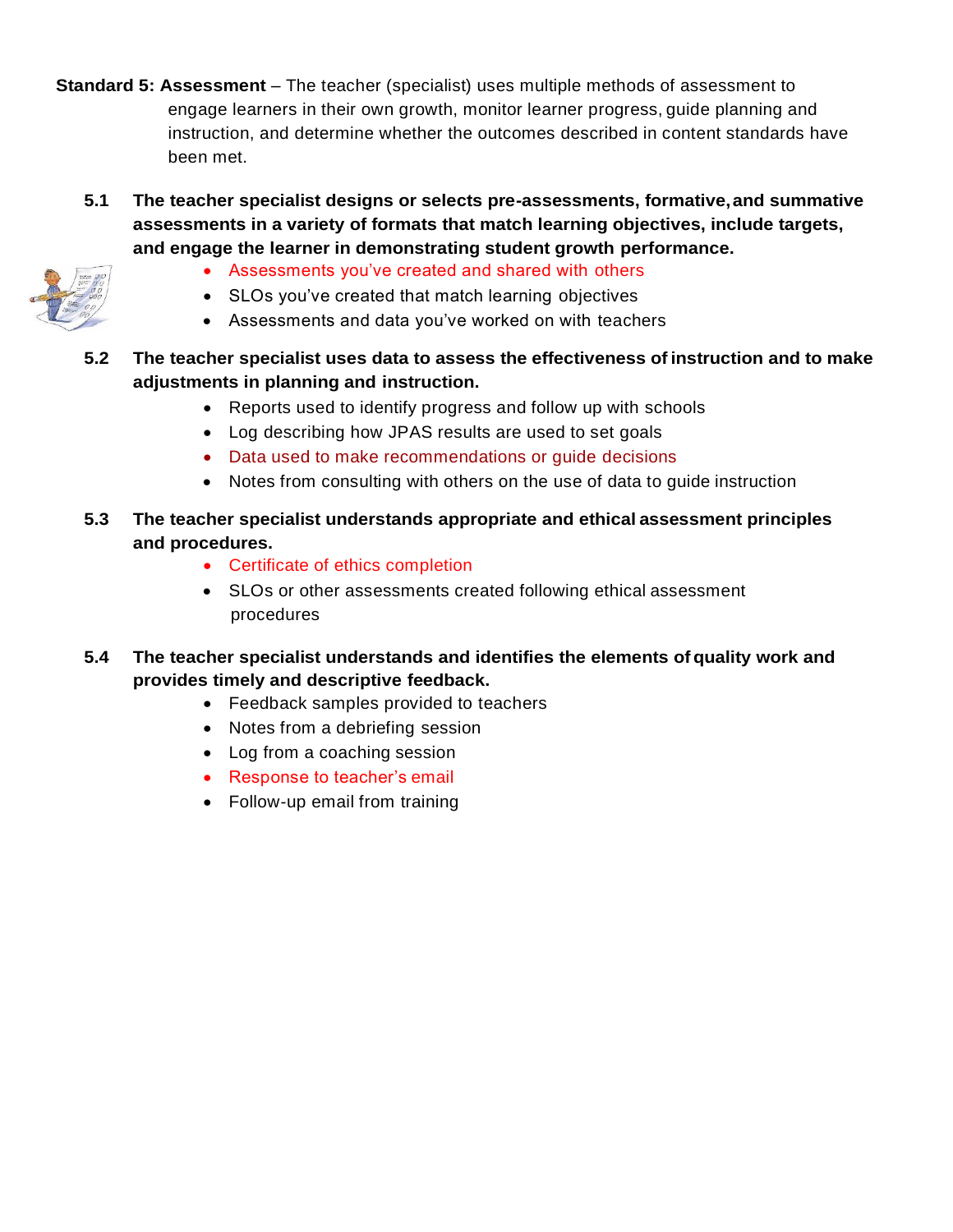**Standard 6: Instructional Planning** – The teacher (specialist) plans instruction to support students in meeting rigorous learning goals by drawing upon knowledge of content areas, Utah Core Standards, instructional best practices, and the community context.

**6.1 The teacher specialist individually and collaboratively evaluates learning experiences that are appropriate for reaching standards relevant to learners and based on principles of effective instruction.**



- Logs/notes of discussions with faculties regarding "rigor"
- Evidence of participation in "unpacking standards"
- Website creation and maintenance with unit and lesson materials evaluated often
- List of interventions used with teachers and evidence of the effectiveness of the intervention
- **6.2 The teacher specialist promotes higher order learning opportunities and understands cross-disciplinary instruction to purposefully engage learners in applying content knowledge.**
	- Curriculum map you've developed showing cross-disciplinary opportunities
	- Schedule of special projects/programs for students to apply knowledge (science fair, Olympiad, STEM Academy, dance festivals, student operas, concerts,etc.)
	- Lesson plan that you have used with teachers that includes hands-on opportunities for students
	- Notes from collaboration meetings with other specialists to integrate concepts
	- Agenda from professional development where literacy standards are introduced to content area teachers
	- Sample lessons created that integrate content areas

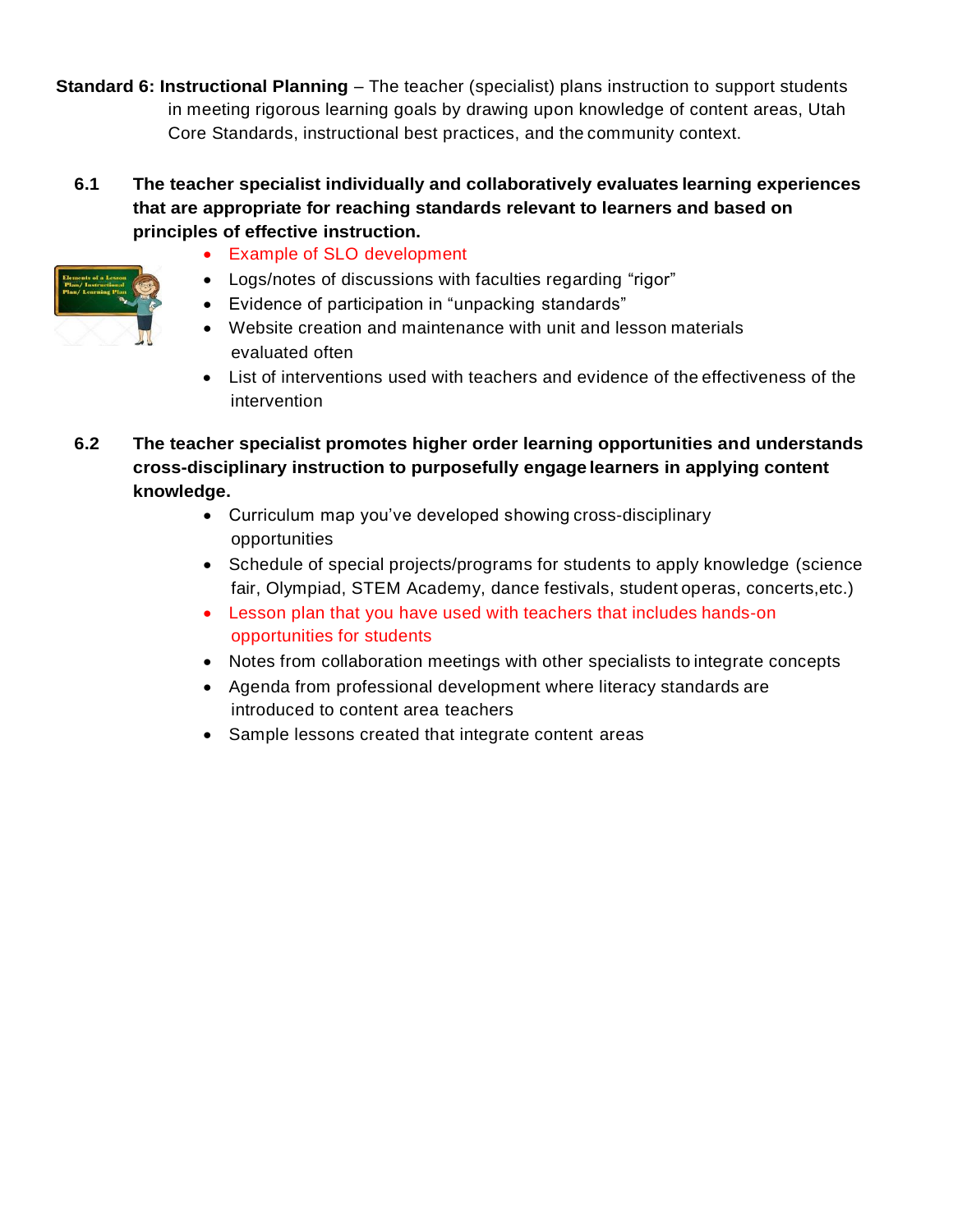**Standard 7:Instructional Strategies** – The teacher (specialist) uses various instructional strategies to ensure that all learners develop a deep understanding of content areas and their connections, and build skills to apply and extend knowledge in meaningful ways.

# **7.1 The teacher specialist understands a range of developmentally, culturally, and linguistically appropriate instructional strategies and supports development of higher order skills and real-world applications.**

- A list of strategies you regularly share with and model for teachers and an explanation of how you share those strategies
- Curriculum materials that you've created that include these types of instructional strategies
- Logs/notes showing how you helped teachers use these strategies
- Documentation from coaching on these strategies
- Examples of real-world applications or higher-order skills usedin instruction
- Evidence of attendance at SIOP, REACH, WIDA trainings and use of instruction
- **7.2 The teacher specialist supports content and skill development by using multiple media and technology resources and knows how to evaluate these resources from quality, accuracy, and effectiveness.**
	- Certificates from technology courses taken and documentation of how skills have been applied
	- A lesson plan that makes use of technology
	- An example of a multi-media or technology resource you've used and write why it was effective
	- A list of specific websites you use and why you use them
	- Examples of YouTube videos, video tutorials or other multimedia you've created
	- Example of a website you've developed
	- Example of how you use social connections
	- List of teaching channel videos used in professional development courses

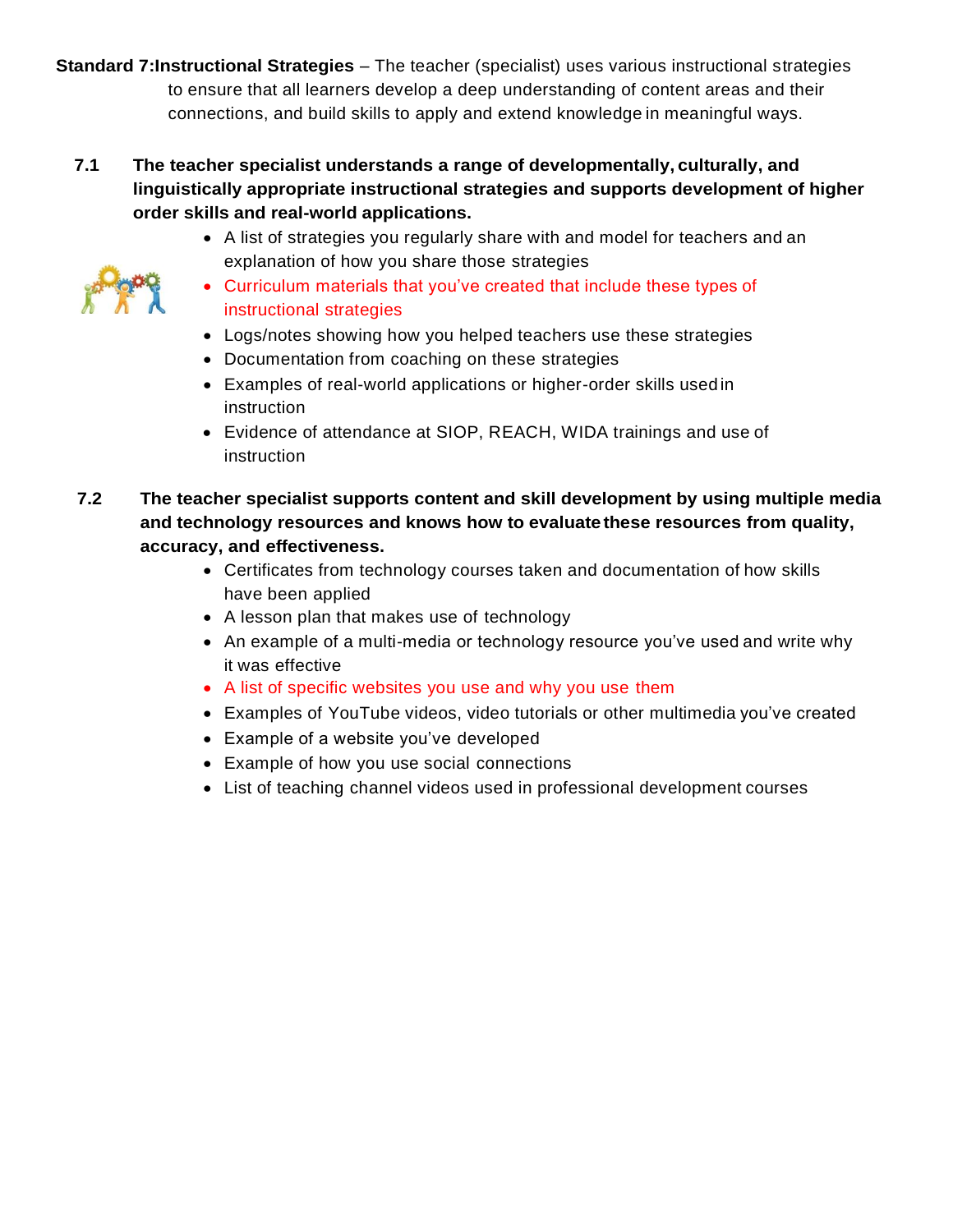**Standard 8: Reflection and Continuous Growth** – The teacher (specialist) is a reflective practitioner who uses evidence to continually evaluate and adapt practice to meet the needs of each learner.

**8.1 The teacher specialist independently and in collaboration with colleagues, uses a variety of data to evaluate the outcomes of teaching and learning, and to reflect on and adapt planning and practice.**



- Notes from meetings where data were used to determine next steps or guide decisions
- Data samples that were used to make planning decisions
- Feedback from PD used to guide decisions
- **8.2 The teacher specialist actively seeks professional, community, and technological learning experiences as supports for reflection andproblem solving.**
	- Certificate of attendance of agenda from conference
	- Transcripts from JPLS or Canvas
	- Feedback forms from professional development you taught
	- Minutes from PLCs or other meetings that helped with problem solving or reflection
	- Evidence of learning a new skill that supports job
	- Reflective journal
	- Minutes from PLCs or other meetings applicable to indicator
- **8.3 The teacher specialist recognizes and reflects on personal and professional biases, and accesses resources to deepen understanding of differences to build stronger relationships, and create more relevant learning experiences.**
	- Survey to stakeholders
	- Written reflection of how differences were addressed and relationships strenathened
	- Email response written in response to a bias in order to build better communication and relationships
	- Professional reading used to help address biases or differences and build relationships (Four Ways Teachers Can Reduce Implicit Bias)
	- Minutes/notes from a PLC or other meeting where biases or differences were discussed and addressed to build stronger relationships
- **8.4 The teacher specialist actively investigates and considers new ideas that improve teaching and learning and draws on current education policy and research as sources of reflection.**
	- Certificate of attendance or agenda from conference or class
	- Example of applying new information in job
	- Program from conference where you presented
	- Personally published article
	- Evidence of professional membership
	- Research articles that have been used in job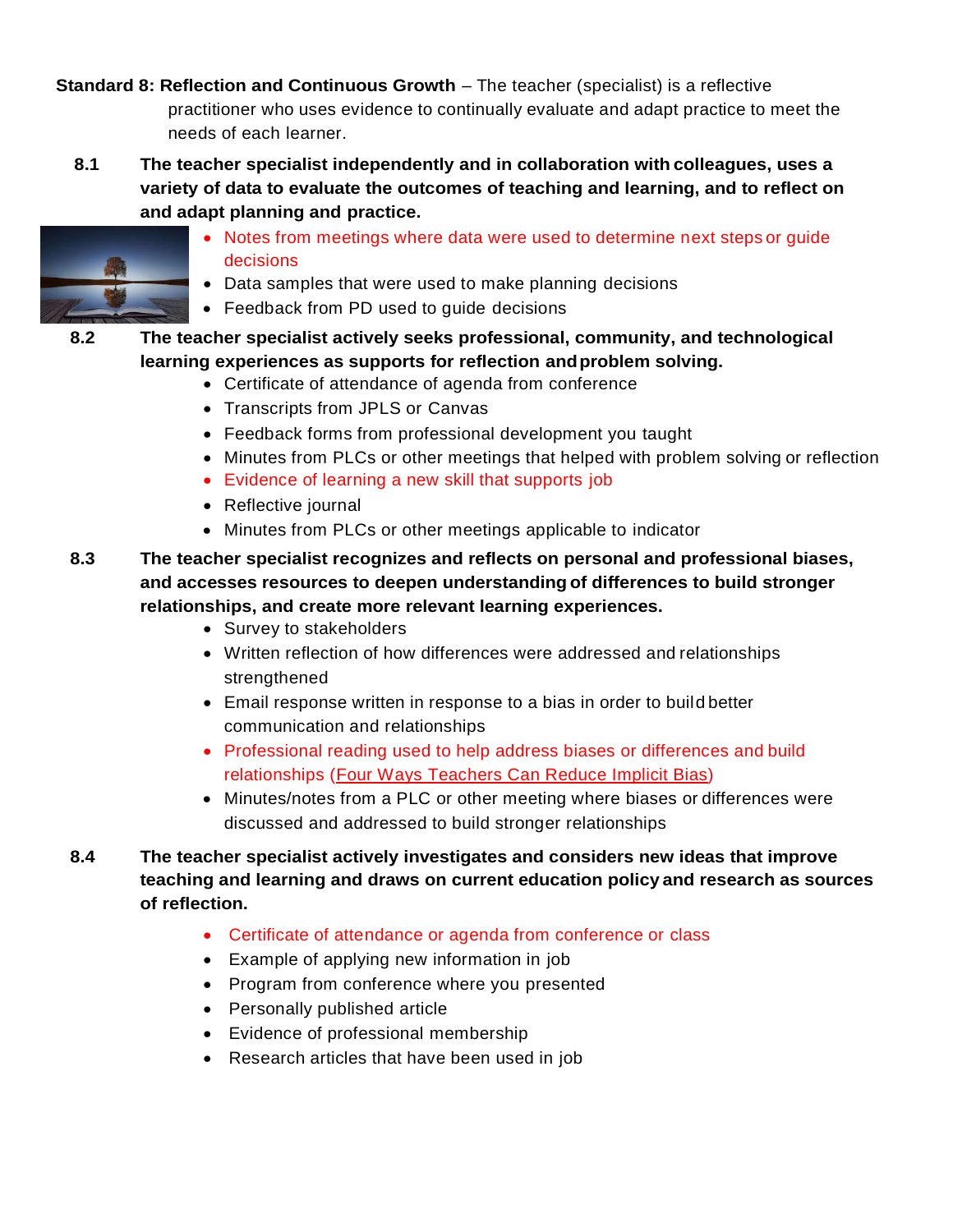**Standard 9: Leadership and Collaboration** The teacher (specialist) is a leader who engages collaboratively with learners, families, colleagues, and community members to build a shared vision and supportive professional culture focused on student growth and success.

# **9.1 The teacher specialist prepares for and participates actively as a team member in decision-making processes and building a shared culture.**



- Notes from PLCs or other collaboration meetings
- Agendas from collaboratively-developed professional development
- Calendar showing attendance at meetings
- Curriculum or training materials that you have developed and shared

# **9.2 The teacher specialist participates actively as part of the learning community, sharing responsibility for decision-making andaccountability.**

- Calendar showing attendance at PLC meetings
- Notes from PLC or other meetings
- Samples of resources shared with others
- Shared Google Docs
- Notes from meetings with BTS specialists from other schools/districts

## **9.3 The teacher specialist advocates for the learners, the school,the community, and the profession.**

- Documentation of visits with school administrators, community members, etc.
- Schedule of meetings with community members
- Schedule of events attended at schools with parents (literacy nights, community nights, PTC, etc.)
- Copy of letter sent to legislature through Art Works for Kids, advocating for the retention of the BTS grant.

# **9.4 The teacher specialist works with other school professionals to plan and jointly facilitate learning to meet diverse needs of learners.**

- An example of a plan to meet student needs
- An agenda from a PLC or other meeting where student needs were discussed
- Training materials or resources used to help teachers meet needs of diverse **learners**
- **9.5 The teacher specialist engages in professional learning to enhance knowledge and skill, to contribute to the knowledge and skill of others, and to work collaboratively to advance professional practice.**
	- Log of professional development experiences
	- Certificate from professional learning experiences
	- Agenda or presentation to colleagues or teachers on compliance
	- Presentation from a class that you taught
	- Certificate of professional membership
	- List of professional readings and how information was used